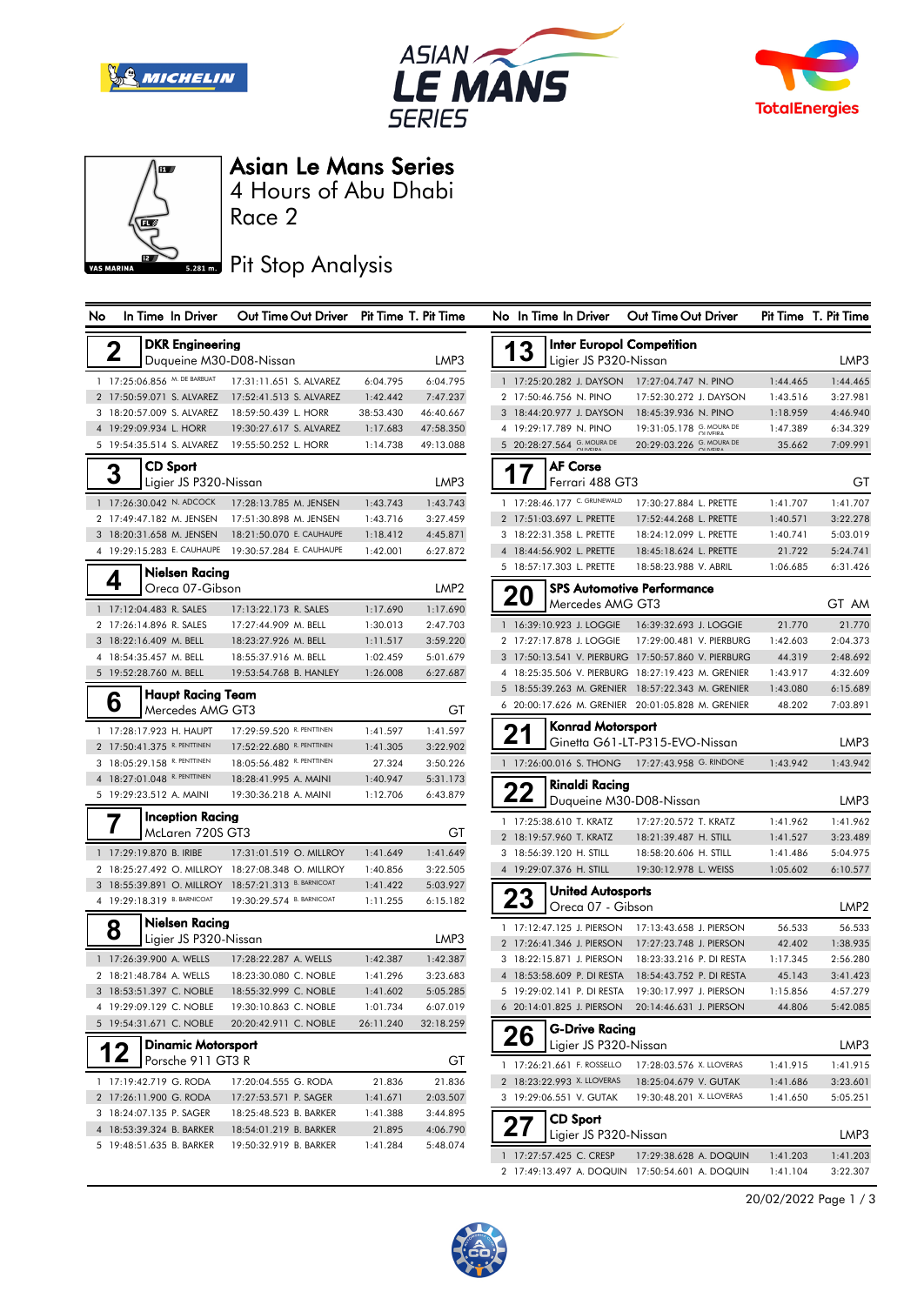







#### Asian Le Mans Series

Race 2 4 Hours of Abu Dhabi

### Pit Stop Analysis

| <b>No</b> | In Time In Driver                                    | Out Time Out Driver Pit Time T. Pit Time           |                    |                      | No In Time In Driver                               | Out Time Out Driver                                   |                    | Pit Time T. Pit Time |
|-----------|------------------------------------------------------|----------------------------------------------------|--------------------|----------------------|----------------------------------------------------|-------------------------------------------------------|--------------------|----------------------|
|           |                                                      | 3 18:23:02.162 A. DOQUIN 18:23:53.796 A. DOQUIN    | 51.634             | 4:13.941             | 1 17:15:51.203 P. KOX                              | 17:17:33.993 N. PRONK                                 | 1:42.790           | 1:42.790             |
|           | 4 19:29:08.334 A. DOQUIN 19:30:49.731 S. PALETTE     |                                                    | 1:41.397           | 5:55.338             | 2 18:17:09.345 N. PRONK                            | 18:18:52.272 S. KOX                                   | 1:42.927           | 3:25.717             |
|           | <b>Herberth Motorsport</b>                           |                                                    |                    |                      | 3 18:56:32.749 S. KOX                              | 18:58:15.493 S. KOX                                   | 1:42.744           | 5:08.461             |
|           | 33<br>Porsche 911 GT3 R                              |                                                    |                    | GТ                   | 4 19:29:26.355 S. KOX                              | 19:30:43.716 P. KOX                                   | 1:17.361           | 6:25.822             |
|           | 1 17:30:03.642 A. AU                                 | 17:31:44.947 Y. YE                                 | 1:41.305           | 1:41.305             | <b>High Class Racing</b>                           |                                                       |                    |                      |
|           | 2 18:25:36.392 Y. YE                                 | 18:27:27.142 Y. YE                                 | 1:50.750           | 3:32.055             | 49<br>Oreca 07-Gibson                              |                                                       |                    | LMP2 AM              |
|           | 3 18:55:56.563 Y. YE                                 | 18:57:37.989 K. BACHLER                            | 1:41.426           | 5:13.481             | 1 16:52:56.165 K. WEEDA                            | 16:53:51.634 K. WEEDA                                 | 55.469             | 55.469               |
|           |                                                      | 4 19:14:18.903 K. BACHLER 19:15:08.502 K. BACHLER  | 49.599             | 6:03.080             | 2 17:28:35.953 K. WEEDA                            | 17:30:20.846 D. ANDERSEN                              | 1:44.893           | 2:40.362             |
|           |                                                      | 5 19:29:24.914 K. BACHLER 19:30:28.179 K. BACHLER  | 1:03.265           | 7:06.345             | 3 18:20:32.804 D. ANDERSEN                         | 18:22:27.305 D. ANDERSEN                              | 1:54.501           | 4:34.863             |
|           | <b>Walkenhorst Motorsport</b>                        |                                                    |                    |                      | 4 18:28:56.864 D. ANDERSEN                         | 18:47:16.812 K. WEEDA                                 | 18:19.948          | 22:54.811            |
|           | 34<br>BMW M4 GT3                                     |                                                    |                    | GТ                   | 5 19:09:30.950 K. WEEDA                            | 19:11:27.724 K. WEEDA                                 | 1:56.774           | 24:51.585            |
|           | 1 17:28:41.151 C. HULL                               |                                                    |                    |                      | 6 20:02:39.036 K. WEEDA                            | 20:04:06.655 A. FJORDBACH                             | 1:27.619           | 26:19.204            |
|           |                                                      | 17:30:22.625 J. MILLER                             | 1:41.474           | 1:41.474             | <b>AF Corse</b>                                    |                                                       |                    |                      |
|           | 2 17:51:01.456 J. MILLER<br>3 18:19:22.325 J. MILLER | 17:52:45.172 J. MILLER<br>18:20:15.045 J. MILLER   | 1:43.716<br>52.720 | 3:25.190<br>4:17.910 | 51<br>Ferrari 488 GT3                              |                                                       |                    | GТ                   |
|           | 4 18:51:04.310 J. MILLER                             | 18:52:45.133 N. CATSBURG                           | 1:40.823           | 5:58.733             | 1 17:26:19.351 V. GOMEZ                            | 17:28:00.043 A. PIER GUIDI                            | 1:40.692           | 1:40.692             |
|           | 5 19:56:28.610 N. CATSBURG                           | 19:57:34.765 N. CATSBURG                           | 1:06.155           | 7:04.888             | 2 17:48:12.999 A. PIER GUIDI                       | 17:48:34.661 A. PIER GUIDI                            | 21.662             | 2:02.354             |
|           |                                                      |                                                    |                    |                      | 3 18:21:59.507 A. PIER GUIDI                       | 18:23:40.268 A. PIER GUIDI                            | 1:40.761           | 3:43.115             |
|           | <b>Walkenhorst Motorsport</b><br>35                  |                                                    |                    |                      | 4 18:55:41.962 A. PIER GUIDI                       | 18:56:03.973 A. PIER GUIDI                            | 22.011             | 4:05.126             |
|           | BMW M4 GT3                                           |                                                    |                    | GT AM                | 5 19:29:14.438 A. PIER GUIDI                       | 19:31:00.697 F. PIOVANETTI                            | 1:46.259           | 5:51.385             |
|           | 1 17:31:23.329 J. BREUER                             | $17:33:54.058$ $\frac{H}{WAYD}$                    | 2:30.729           | 2:30.729             | <b>Rinaldi Racing</b>                              |                                                       |                    |                      |
|           | 2 18:35:13.510 M                                     | 18:36:57.845 F. VON BOHLEN                         | 1:44.335           | 4:15.064             | 55<br>Ferrari 488 GT3                              |                                                       |                    | GТ                   |
|           | 3 19:38:09.044 F. VON BOHLEN                         | 19:39:50.831 F. VON BOHLEN                         | 1:41.787           | 5:56.851             |                                                    |                                                       |                    |                      |
|           | 4 20:19:08.276 F. VON BOHLEN                         | 20:23:32.075 F. VON BOHLEN                         | 4:23.799           | 10:20.650            |                                                    | 1 17:28:00.947 R. MASTRONARDI 17:29:42.433 D. PEREL   | 1:41.486           | 1:41.486             |
|           | <b>Graff Racing</b><br>39                            |                                                    |                    |                      | 2 18:23:38.983 D. PEREL                            | 18:25:19.233 D. PEREL                                 | 1:40.250           | 3:21.736             |
|           | Oreca 07-Gibson                                      |                                                    |                    | LMP2 AM              | 3 18:28:23.842 D. PEREL<br>4 18:59:33.504 D. RIGON | 18:29:13.357 D. RIGON<br>19:01:14.353 D. RIGON        | 49.515<br>1:40.849 | 4:11.251<br>5:52.100 |
|           | 1 17:14:25.918 E. TROUILLET                          | 17:15:29.292 E. TROUILLET                          | 1:03.374           | 1:03.374             | 5 20:04:12.007 D. RIGON                            | 20:04:51.301 D. RIGON                                 | 39.294             | 6:31.394             |
|           | 2 17:27:35.843 E. TROUILLET                          | 17:29:19.240 S. PAGE                               | 1:43.397           | 2:46.771             |                                                    |                                                       |                    |                      |
|           | 3 18:24:14.216 S. PAGE                               | 18:26:02.567 E. TROUILLET                          | 1:48.351           | 4:35.122             | <b>Kessel Racing</b><br>57                         |                                                       |                    |                      |
|           | 4 19:14:45.766 E. TROUILLET                          | 19:16:28.432 D. DROUX                              | 1:42.666           | 6:17.788             | Ferrari 488 GT3                                    |                                                       |                    | GT AM                |
|           | 5 20:06:27.195 D. DROUX                              | 20:07:32.009 D. DROUX                              | 1:04.814           | 7:22.602             | 1 17:28:17.317 R. ZIEMIAN                          | 17:29:59.734 F. ZOLLO                                 | 1:42.417           | 1:42.417             |
|           | Optimum Motorsport                                   |                                                    |                    |                      | 2 17:51:05.294 F. ZOLLO                            | 17:52:47.731 F. ZOLLO                                 | 1:42.437           | 3:24.854             |
|           | 42<br>McLaren 720S GT3                               |                                                    |                    | GТ                   | 3 18:27:32.997 F. ZOLLO                            | 18:29:15.148 A. JEFFERIES                             | 1:42.151           | 5:07.005             |
|           | 1 17:29:44.216 N. MOSS                               | 17:31:25.036 A. WATSON                             | 1:40.820           | 1:40.820             |                                                    | 4 19:29:13.875 A. JEFFERIES 19:30:31.764 A. JEFFERIES | 1:17.889           | 6:24.894             |
|           |                                                      | 2 17:51:48.122 A. WATSON 17:53:29.354 A. WATSON    | 1:41.232           | 3:22.052             | Garage 59<br>59                                    |                                                       |                    |                      |
|           |                                                      | 3 18:26:56.793 A. WATSON 18:27:40.546 A. WATSON    | 43.753             | 4:05.805             | McLaren 720S GT3                                   |                                                       |                    | GТ                   |
|           |                                                      | 4 19:29:16.539 A. WATSON 19:31:33.723 J. OSBORNE   | 2:17.184           | 6:22.989             | 1 16:39:09.985 M. MALDONADO                        | 16:49:41.215 M. MALDONADO                             | 10:31.230          | 10:31.230            |
|           |                                                      | 5 19:50:34.542 J. OSBORNE 19:50:56.276 J. OSBORNE  | 21.734             | 6:44.723             | 2 17:27:38.036 M. MALDONADO                        | 17:29:20.603 M. MALDONADO                             | 1:42.567           | 12:13.797            |
|           | <b>ARC Bratislava</b>                                |                                                    |                    |                      | 3 18:08:19.956 M. MALDONADO                        | 18:08:41.944 M. MALDONADO                             | 21.988             | 12:35.785            |
|           | 44<br>Ligier JSP217-Gibson                           |                                                    |                    | LMP2 AM              | 4 18:28:20.982 M. MALDONADO                        | 18:29:57.717 J. VOWLES                                | 1:36.735           | 14:12.520            |
|           |                                                      | 1 17:13:11.796 M. KONOPKA 17:14:06.959 M. KONOPKA  | 55.163             | 55.163               | 5 19:31:51.074 J. VOWLES                           | 19:33:32.488 N. KJAERGAARD                            | 1:41.414           | 15:53.934            |
|           |                                                      | 2 17:48:11.382 M. KONOPKA 17:50:00.963 J. CORBETT  | 1:49.581           | 2:44.744             | <b>YC Panda Racing</b>                             |                                                       |                    |                      |
|           |                                                      | 3 18:20:55.719 J. CORBETT  18:22:40.208 J. CORBETT | 1:44.489           | 4:29.233             | 66<br>Audi R8 LMS GT3 EVO                          |                                                       |                    | GT AM                |
|           |                                                      | 4 19:16:47.501 J. CORBETT  19:17:22.758 J. CORBETT | 35.257             | 5:04.490             | 1 17:28:54.730 D. KHOO                             | 17:30:36.230 J. BRUNOT                                | 1:41.500           | 1:41.500             |
|           |                                                      | 5 19:21:22.267 J. CORBETT 19:24:35.887 N. MUSTON   | 3:13.620           | 8:18.110             | 2 18:22:17.436 J. BRUNOT                           | 18:24:05.387 D. KHOO                                  | 1:47.951           | 3:29.451             |
|           |                                                      | 6 19:29:19.703 N. MUSTON 19:31:01.728 N. MUSTON    | 1:42.025           | 10:00.135            | 3 19:31:53.204 D. KHOO                             | 19:33:35.822 J. BRUNOT                                | 1:42.618           | 5:12.069             |
|           |                                                      | 7 20:07:28.503 N. MUSTON 20:07:50.225 N. MUSTON    | 21.722             | 10:21.857            | 4 19:41:31.447 J. BRUNOT                           | 19:42:58.832 D. KHOO                                  | 1:27.385           | 6:39.454             |
|           |                                                      | 8 20:13:25.130 N. MUSTON 20:14:08.136 N. MUSTON    | 43.006             | 11:04.863            | 5 20:15:09.604 D. KHOO                             | 20:19:28.250 D. KHOO                                  | 4:18.646           | 10:58.100            |
|           | <b>Saalocin by Kox Racing</b>                        |                                                    |                    |                      |                                                    |                                                       |                    |                      |
|           | 48<br>Porsche 911 GT3 R                              |                                                    |                    | GT                   | Oman Racing<br>69                                  | Aston Martin Vantage AMR GT3                          |                    | GТ                   |
|           |                                                      |                                                    |                    |                      |                                                    |                                                       |                    |                      |